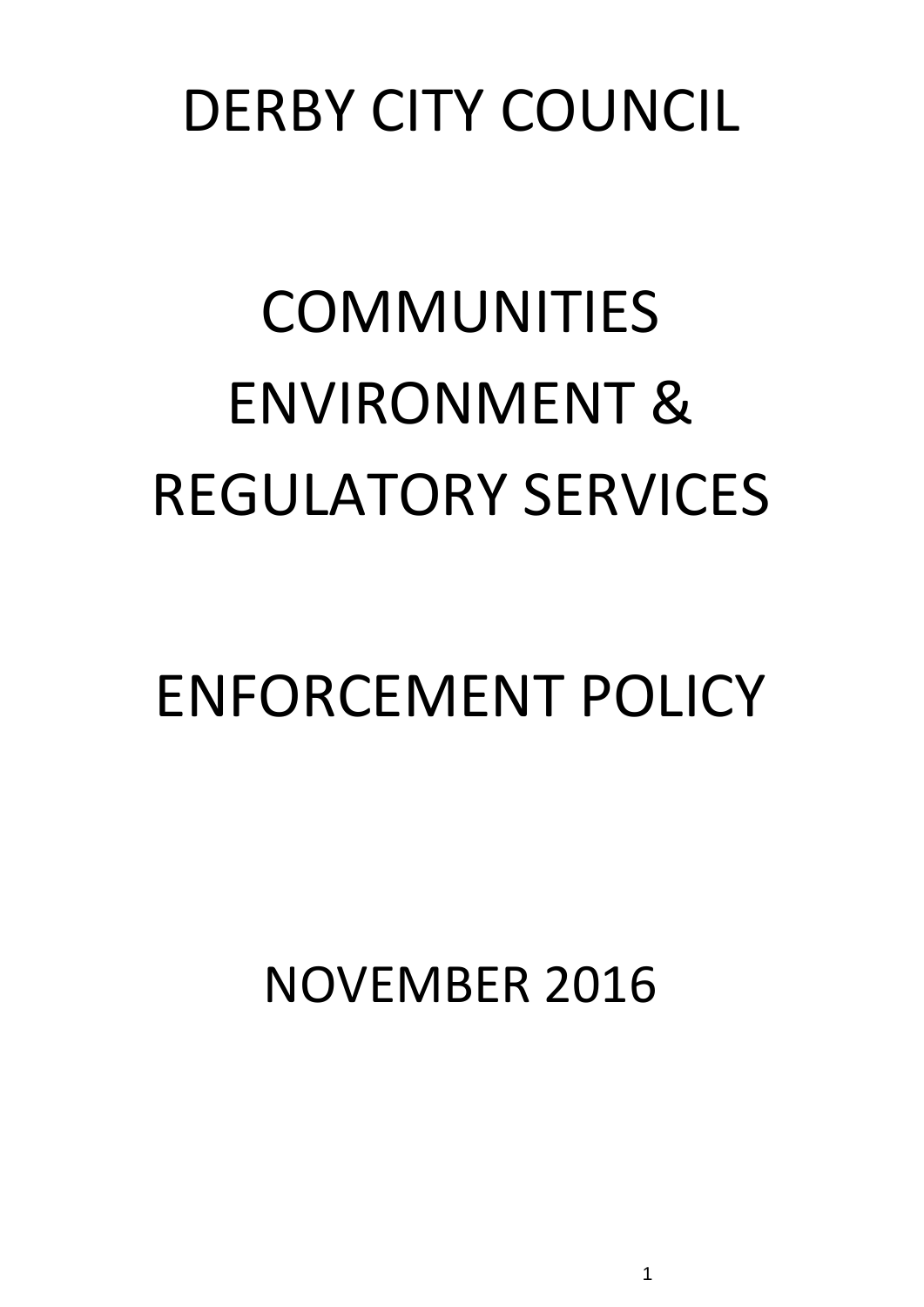#### **CONTENTS**

| No.            | Item                                                               | Page No        |
|----------------|--------------------------------------------------------------------|----------------|
| $\mathbf{1}$   | Introduction                                                       | 3              |
| $\overline{2}$ | Legal Status of this Enforcement Policy                            | 4              |
| 3              | Scope and Meaning of Enforcement                                   | 4              |
| 4              | Obtaining a copy of the Policy and complaints about the Policy     | 5              |
| 5              | <b>General Principles</b>                                          | 5              |
| 6              | <b>Notifying Alleged Offenders</b>                                 | $\overline{7}$ |
| 7              | <b>Enforcement Action</b>                                          | $\overline{7}$ |
| 8              | <b>Decisions on Enforcement Action</b>                             | 13             |
| 9              | Primary Authority Partnership Scheme and Enforcement<br>Provisions | 14             |
| 10             | Liaison With Other Regulatory Bodies and Enforcement Agencies      | 14             |
| 11             | Considering the views of those affected by offences                | 14             |
| 12             | <b>Protection of Human Rights</b>                                  | 15             |
| 13             | Partnership Working                                                | 15             |
| 14             | Review of the Enforcement Policy                                   | 15             |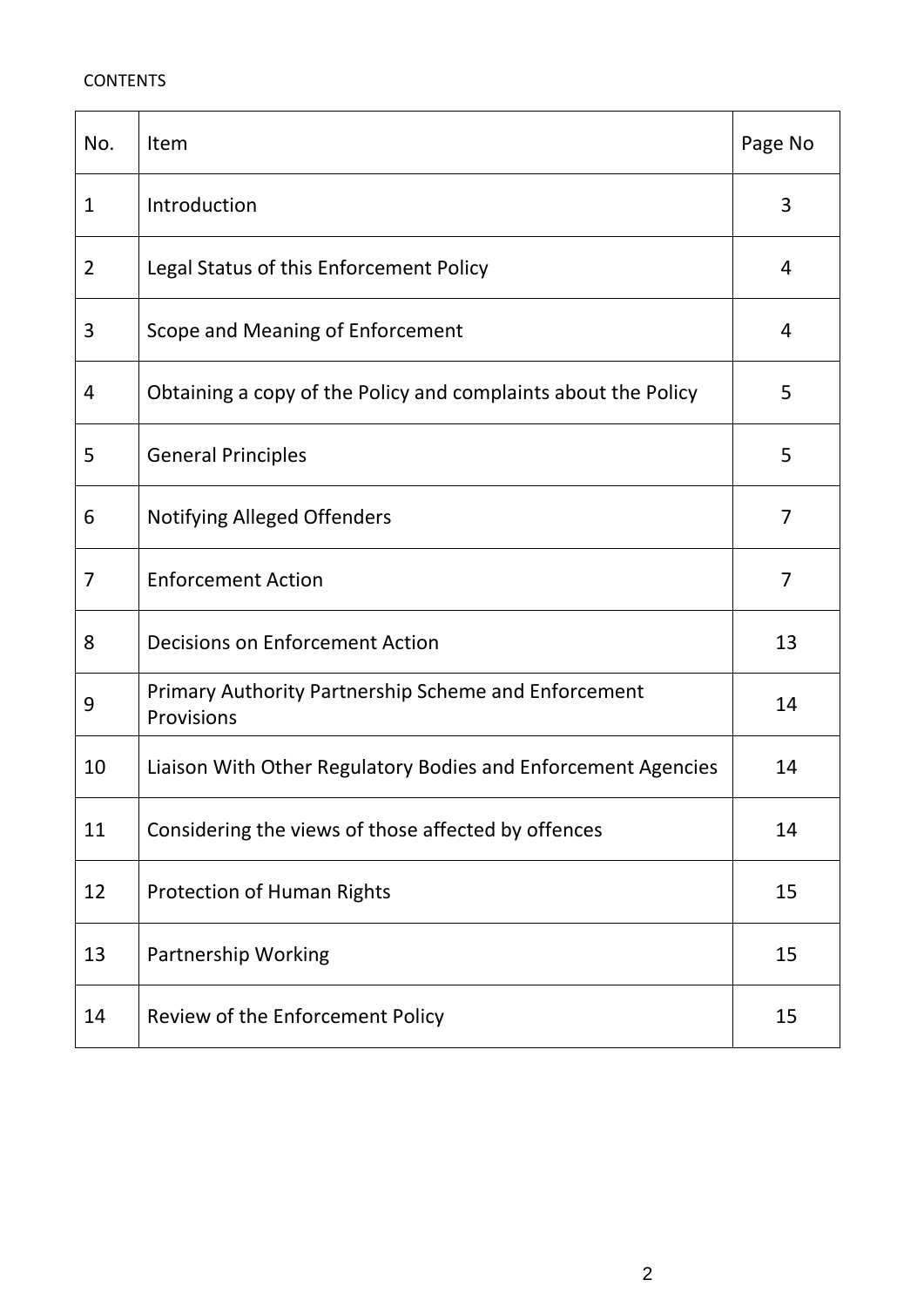#### **1 INTRODUCTION**

- 1.1 This document sets out what businesses and others being regulated can expect from Derby City Council Communities, Environment and Regulatory Services (CE&RS) and its Enforcement Officers.
- 1.2 This policy commits the Council to good enforcement practice with effective procedures and clear policies. Where the Council is referred to in this document it means all the CE&RS.
- 1.3 The Policy is not exhaustive in its application. It is recognised that some services within CE&RS will have specific policies/standards/guidance (which may be statutory in nature), that will either co-exist alongside this policy, or in certain circumstances supersede it.
- 1.4 The Policy helps to promote efficient and effective approaches to regulatory inspection and enforcement, which improve regulatory outcomes without imposing unnecessary burdens. This is in accordance with the Regulators' Code. In certain instances we may conclude that a provision in the Policy is either not relevant or is outweighed by another provision. We will ensure that any decision to depart from the Policy will be properly reasoned, based on material evidence and documented.
- 1.5 This document has been prepared with regard to the current principal legislation and statutory guidance including:
	- The Regulatory Enforcement and Sanctions Act 2008 (The RES Act)
	- Regulatory Reform Co-ordination of Regulatory Enforcement (Enforcement Action) Order 2009SI665/2009 (The CRE Enforcement Order)
	- Co-ordination of Regulatory Enforcement (Procedure for References to LBRO) Order 2009 SI670/2009 (The CRE LBRO Order)
	- Legislative and Regulatory Reform Act 2006 (LRRA)
	- Legislative and Regulatory Reform (Regulatory Functions) Order 2007
	- Regulators' Code (RC) (April 2014)
	- Police and Criminal Evidence Act 1984
	- Human Rights Act 1998
	- Code for Crown Prosecutors
	- Data Protection Act 1998
	- The Enforcement Concordat: Good Practice Guide for England and Wales and the Principles of Good Enforcement: Standards
- 1.6 The RES Act established the Local Better Regulation Office which has been renamed Regulatory Delivery (RD). It also imposed upon the Council a duty to:
	- (a) have regard to any guidance given to a Local Authority by RD; (b) comply with guidance where we are directed to do so by RD; (c) have regard to any list of enforcement priorities published by RD
- 1.7 The LRRA, Part 2, requires us to have regard to the Principles of Good Regulation in that we carry out our regulatory activities in a way which is proportionate, accountable, consistent, transparent, and targeted to situations which need action.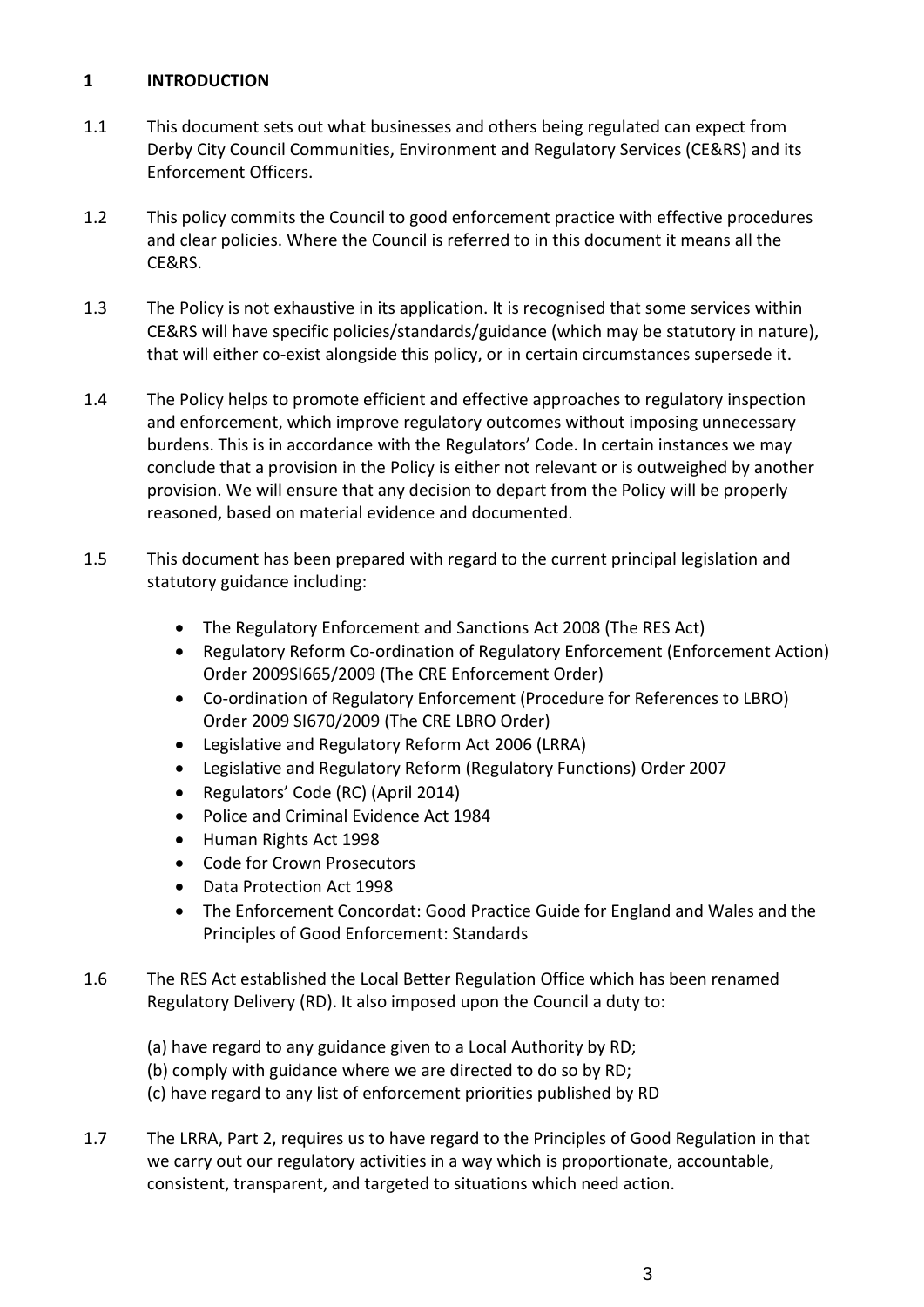- 1.8 The Council's primary function is to achieve regulatory compliance in order to protect the public, legitimate business, the environment and groups such as consumers and workers. However, we reserve the right to take enforcement action in some cases after compliance has been achieved if it is in the public interest to do so.
- 1.9 We recognise that prevention is better than cure, but where it becomes necessary to take formal enforcement action against a business, or member of the public, we will do so. There is a wide range of tools available to us as an enforcement agency and these are detailed in full further in this policy document.
- 1.10 When considering formal enforcement action, the Council will, where appropriate and where reasonably practicable, discuss the circumstances with those suspected of a breach and take these into account when deciding on the best approach. This paragraph does not apply where immediate action is required to prevent or respond to a breach or where to do so is likely to defeat the purpose of the proposed enforcement action.
- 1.11 If you are a business operating in more than one Local Authority and you have chosen to have a registered Primary Authority Partnership under The RES Act we will, where required, comply with the agreement provisions for enforcement and notify your Primary Authority of the enforcement action we propose to take. We may under that Act also refer the matter to RD if appropriate.

#### **2 LEGAL STATUS OF THIS ENFORCEMENT POLICY**

- 2.1 The Policy was approved by Derby City Council Cabinet on INSERT DATE.
- 2.2 This policy is intended to provide guidance for Enforcement Officers, businesses, consumers and the public. Each case will be considered on its own merits and circumstances having regard to this policy.

#### **3 SCOPE AND MEANING OF 'ENFORCEMENT'**

- 3.1 This Policy applies to all the legislation enforced by officers of Derby City Council CE&RS.
- 3.2 'Enforcement' includes any criminal or civil action taken by Enforcement Officers aimed at ensuring that individuals or businesses comply with the law.
- 3.3 For the purposes of The RES Act, the term 'enforcement action' has been given a general statutory definition, which is action:

(a) to secure compliance with a restriction, requirement or condition in relation to a breach or supposed breach;

(b) taken in connection with imposing a sanction for an act or omission; and

- (c) taken in connection with a statutory remedy for an act or omission
- 3.4 A list of specific 'enforcement actions' is provided in article 2 of the CRE Enforcement Order, which applies to Part 2 of The RES Act and the Primary Authority Scheme. This means that if: you are a business or organisation registered with the Primary Authority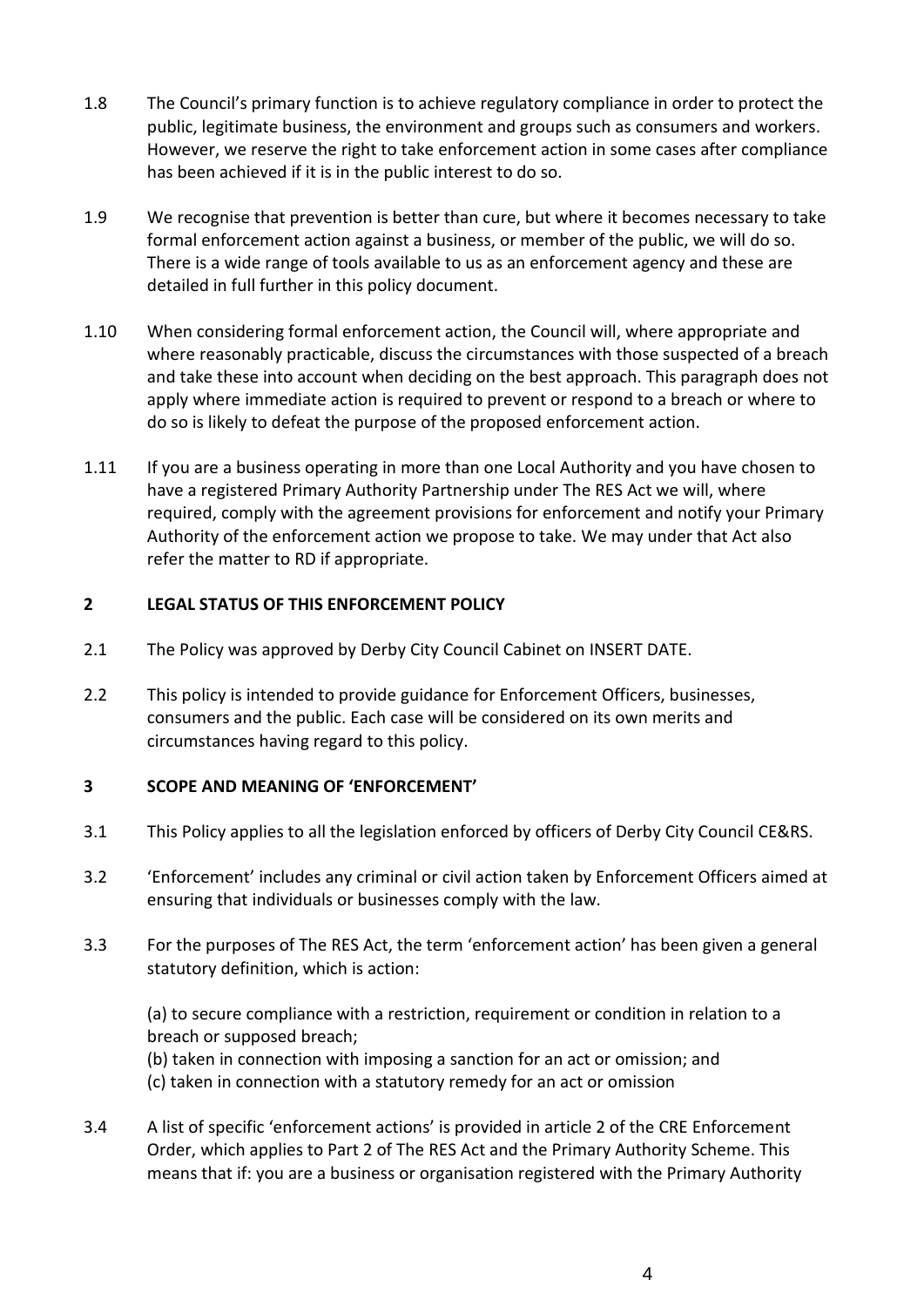Scheme, we are proposing to take action against you, and that action is one of those listed then, unless one of the permitted exemptions applies, we will contact your Primary Authority to give notice of the enforcement action we propose to take against you. (See Paragraph 9 below in relation to the Primary Authority Scheme.)

- 3.5 By this document the Council intends to enable Enforcement Officers to interpret and apply relevant legal requirements and enforcement policies fairly and consistently between like-regulated entities in similar situations. The Council also aims to ensure that its own Enforcement Officers interpret and apply their legal requirements and enforcement policies consistently and fairly.
- 3.6 Whilst not a direct form of enforcement, officers will seek to raise awareness and increase compliance levels by making public, by whatever medium is deemed appropriate, details of evidence of unlawful practice and any legal action taken where in their opinion it is appropriate to do so.

#### **4 OBTAINING A COPY OF THE POLICY AND COMPLAINTS ABOUT THE POLICY**

4.1 This Policy is available on the Derby City Council website at INSERT WEBLINK

On request, this Policy will be made available on tape, in Braille or large type.

- 4.2 If you are unhappy with any decision that is made, initially you should try and resolve the issue with the Enforcement Officer. However if this fails you should discuss the matter with their manager. If you feel that you are still not satisfied then the Council has a Corporate Complaints procedure, and full details how to make a formal complaint can be found on the Council website at INSERT WEBLINK
- 4.3 Additionally, there will sometimes be a legal right to appeal an enforcement decision, such as the right to appeal certain licensing decisions or legal notices to the Magistrates' Court. Where such a right exists, it will have precedence over the Council's Corporate Complaints Procedure.

#### **5 GENERAL PRINCIPLES**

- 5.1 Our principles are informed by The Regulators' Code which took effect on 6 April 2014, the Enforcement Concordat and the Guidance of RD as to how to apply these documents.
- 5.2 The six principles of the Regulators Code are:
	- 1. Regulators should carry out their activities in a way that supports those they regulate to comply and grow.
	- 2. Regulators should provide simple and straightforward ways to engage with those they regulate and hear their views.
	- 3. Regulators should base regulatory activities on risk.
	- 4. Regulators should share information about compliance and risk.
	- 5. Regulators should ensure clear information, guidance and advice is available to help those they regulate meet their responsibilities to comply.
	- 6. Regulators should ensure that their approach to their regulatory activities is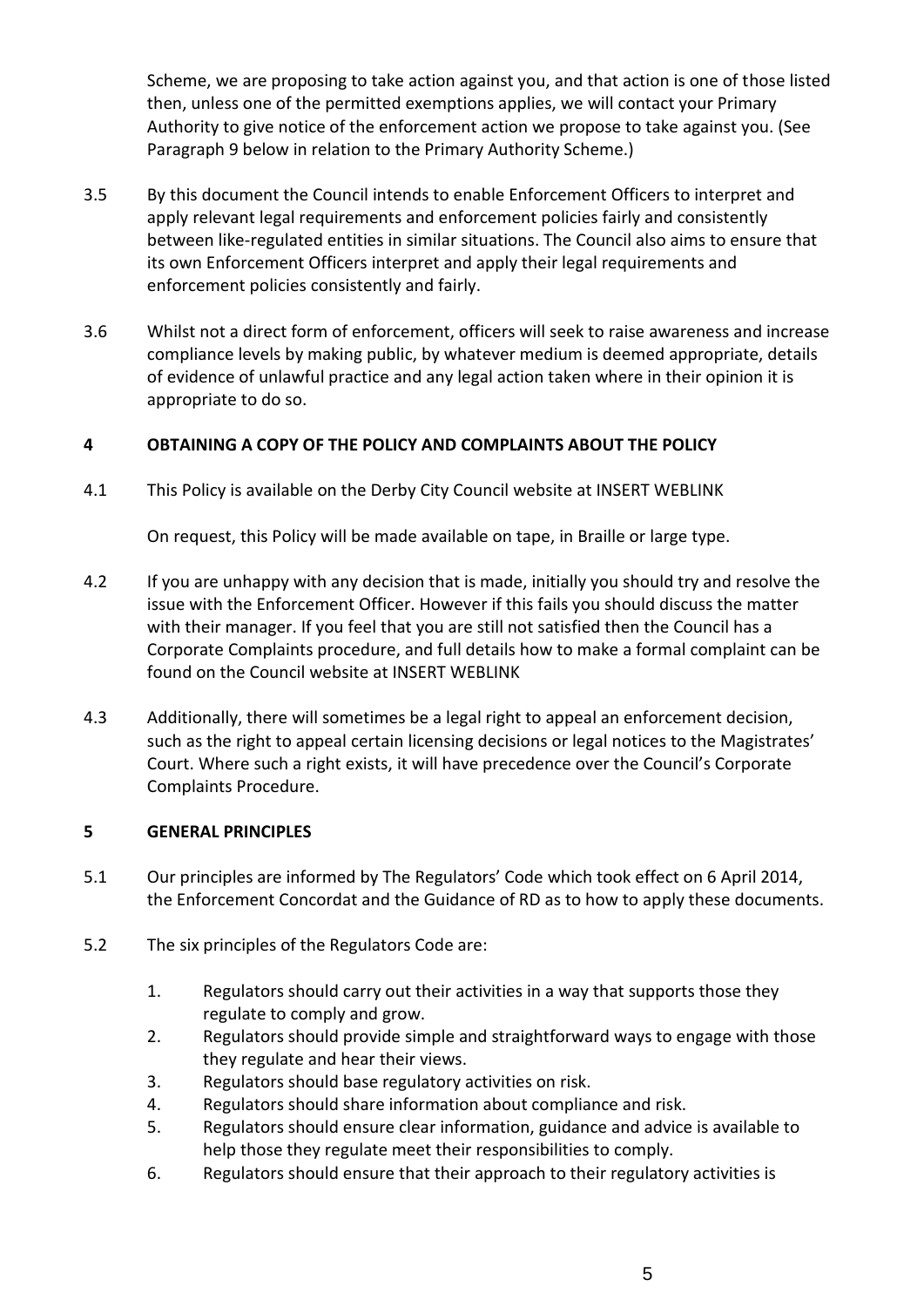transparent.

- 5.3 Prevention is better than cure and our role, therefore, involves actively working with businesses to advise on, and assist with compliance. However, where it becomes necessary to take formal enforcement action against a business, or members of the public, we will do so.
- 5.4 Where we consider that formal enforcement action is necessary each case will be considered on its own merits.
- 5.5 However, there are general principles that apply to the way each case must be approached. These are set out in this Policy and in the Regulators' Code.
- 5.6 In accordance with the Regulators' Code, the approach of the Council to the sanctions and penalties available to it, will aim to:
	- (a) change the behaviour of the offender;
	- (b) change attitudes in society to offences which may not be serious in themselves, but which are widespread;
	- (c) eliminate any financial gain or benefit from non-compliance;
	- (d) be responsive and consider what is appropriate for the particular offender and regulatory issue, which can include punishment and the public stigma that should be associated with a criminal conviction;
	- (e) be proportionate to the nature of the offence and the harm caused;
	- (f) restore the harm caused by regulatory non-compliance, where appropriate; and
	- (g) deter future non-compliance

For more information about the Regulators' Code [click here](https://www.gov.uk/government/uploads/system/uploads/attachment_data/file/300126/14-705-regulators-code.pdf)

- 5.7 All enforcement decisions will be fair, independent and objective. They will not be influenced by issues such as ethnicity or national origin, gender, religious beliefs, political views or the sexual orientation of the suspect, victim, witness or offender. Such decisions will not be affected by improper or undue pressure from any source.
- 5.8 We will take into account the views of any victim, injured party or relevant person to establish the nature and extent of any harm or loss, and its significance, in making the decision to take formal action. This may include actual harm or loss or the impact on the wellbeing of the individual or potential or actual harm to the environment.
- 5.9 Derby City Council is a public authority for the purposes of the Human Rights Act 1998. We will, therefore, apply the principles of the European Convention for the Protection of Human Rights and Fundamental Freedoms.
- 5.10 All enforcement activities, including investigations and formal actions, will always be conducted in compliance with the statutory powers of the officer and all other relevant legislation, including but not limited to;
	- Police and Criminal Evidence Act 1984
	- Criminal Procedure and Investigations Act 1996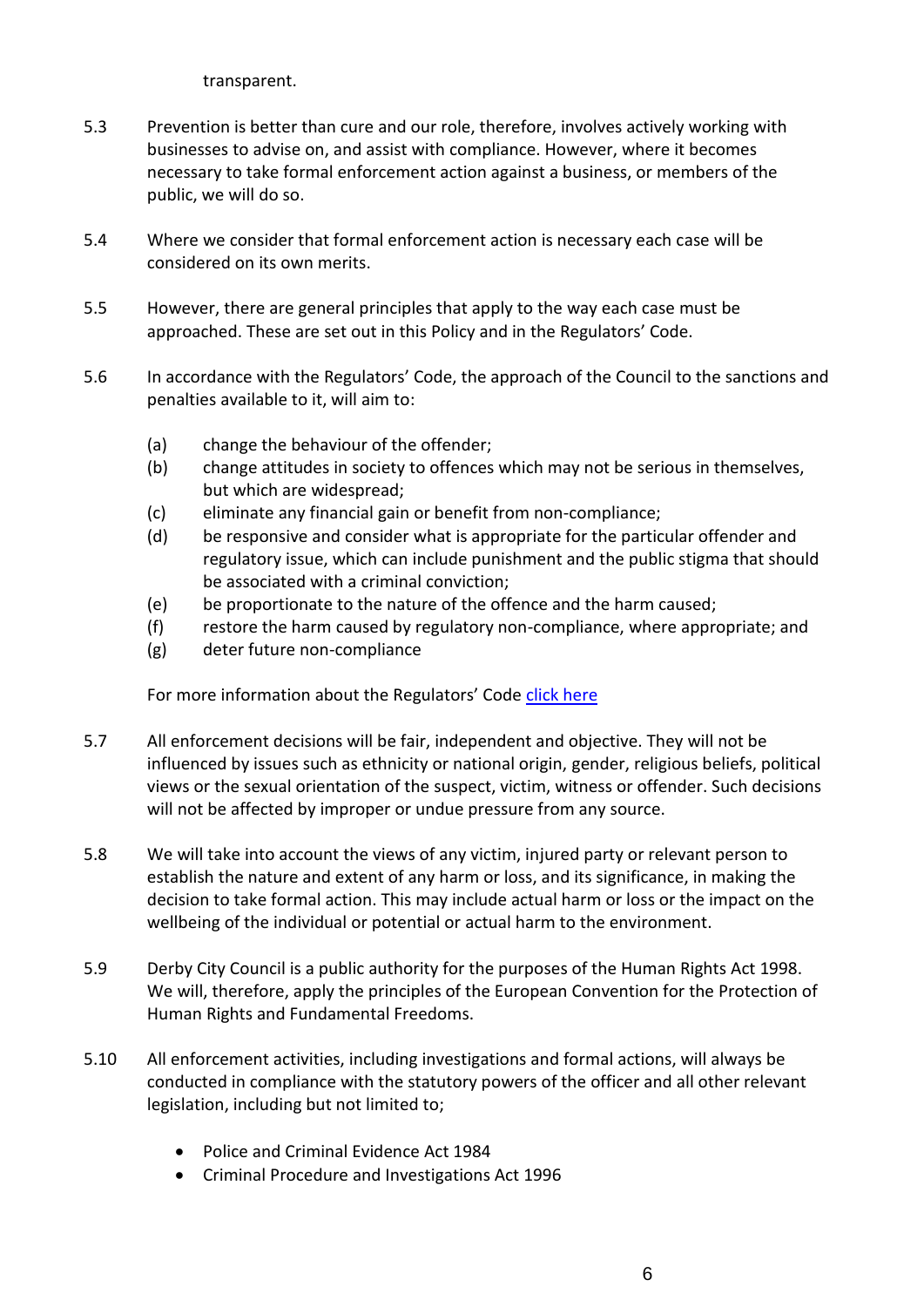- Human Rights Act 1998
- Regulation of Investigatory Powers Act 2000 Criminal Justice and Police Act 2001
- Crime and Disorder Act 1998
- Protection of Freedoms Act 2012 (Code of Practice Powers of Entry December 2014)
- Anti-social Behaviour, Crime and Policing Act 2014
- in accordance with any formal procedures and codes of practice made under this legislation in so far as they relate to the Council's enforcement powers and responsibilities
- 5.11 This Policy helps to promote efficient and effective approaches to regulatory inspection and enforcement, which improve regulatory outcomes without imposing unnecessary burdens. This is in accordance with the Regulator's Code. In certain instances we may conclude that a provision in the Code is either not relevant or is outweighed by another provision. We will ensure that any decision to depart from the Code will be properly reasoned, based on material evidence and documented.

#### **6 NOTIFYING ALLEGED OFFENDERS**

- 6.1 If we receive information, for example from a complainant, that may lead to formal enforcement action against a business or individual we will notify that business or individual as soon as is practicable of any intended enforcement action, unless this could impede an investigation or pose a safety risk to those concerned or the general public or where notification would defeat the purpose of the enforcement action.
- 6.2 During the progression of enforcement investigations or enforcement actions, business proprietors or individuals and witnesses will be kept informed of progress.
- 6.3 Confidentiality will be maintained and personal information about individuals will only be released to a Court when required and/or in accordance with the Data Protection Act 1998.

#### **7 ENFORCEMENT ACTION**

- 7.1 There are a large number of potential enforcement options. The level of the action taken varies from no action through to proceedings in Court. Examples of the main types of action that may be considered are shown below:
	- No action
	- Informal Action and Advice
	- Fee Paid Training/Advice
	- Fixed penalty Notice
	- Penalty Charge Notice
	- Formal Notice
	- Compliance Support
	- Seizure
	- Forfeiture Proceedings
	- Tobacco restriction Orders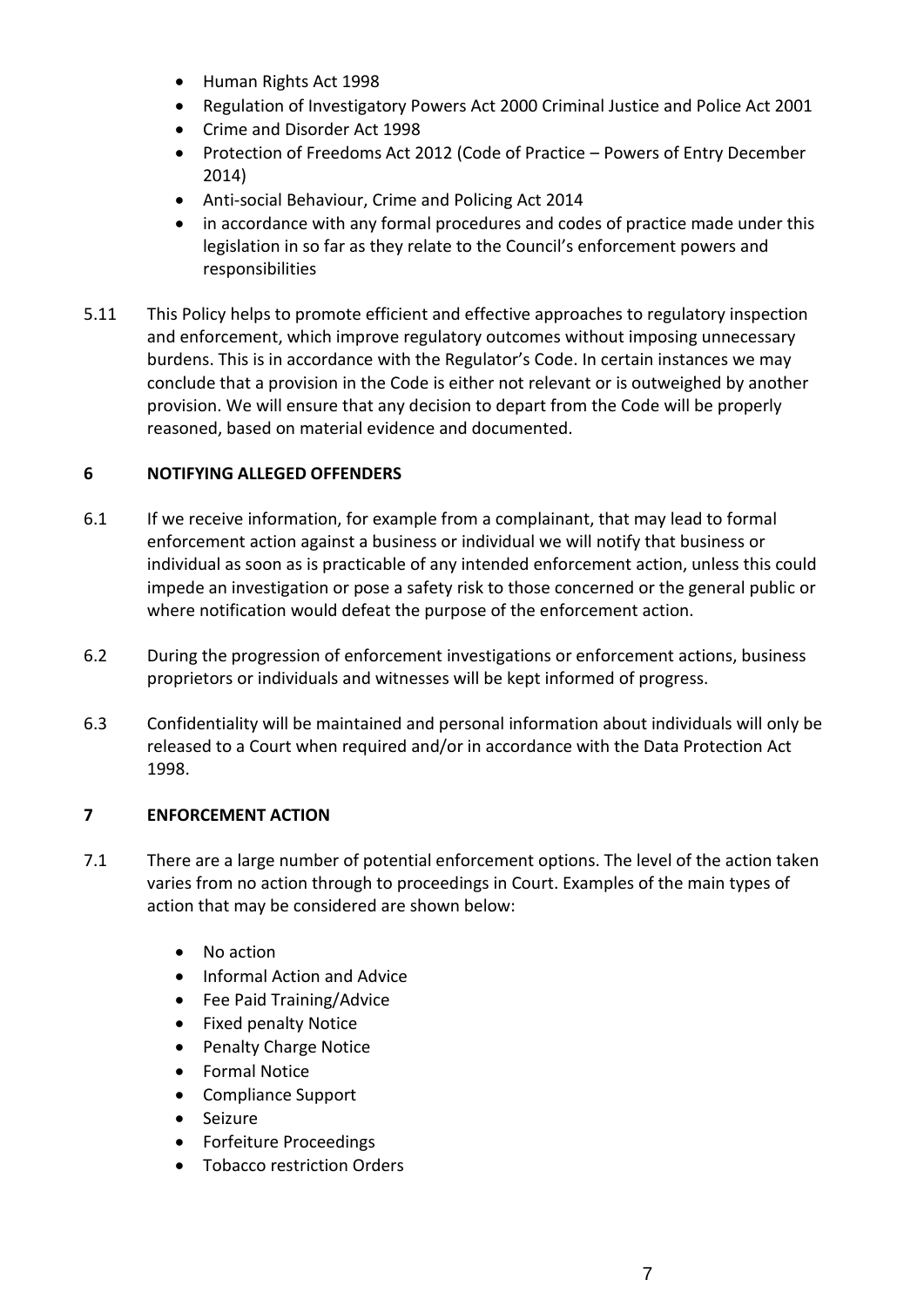- Taking Animals into Possession
- Undertakings and Injunctive Actions under the Enterprise Act 2002 and other Civil Actions
- Refusal/Suspension/Revocation/Review of a licence
- Simple Caution
- Prosecution
- Proceeds of Crime Applications
- Prohibition
- Statutory Orders
- Compulsory Purchase Orders
- Restorative Approach
- Penalty Notices For Disorder (PNDs)
- 7.2 The order in which the enforcement actions are listed above is not necessarily in absolute order of escalating seriousness relative to each other. The Council reserves the right to escalate its level of enforcement action, having regard to the criteria in Paragraph 7.3 of this policy.
- 7.3 In assessing what enforcement action is necessary and proportionate, consideration will be given to, amongst other things:
	- (a) The seriousness of the compliance failure.
	- (b) The past and current performance of any business and/or individual concerned.
	- (c) Any obstruction on the part of the offender.
	- (d) The prevalence of the offence within the community.
	- (e) The risks being controlled.
	- (f) Statutory guidance.
	- (g) Codes of Practice.
	- (h) Any legal advice.
	- (i) Policies and priorities of the Government, the Council, and related Committees.
	- (j) A person's age in relation to young people (termed 'juveniles') age under 18.
	- (k) The existence of a Primary Authority Agreement.
- 7.4 In certain circumstances, contraventions of the law may not warrant any action. This can be where the cost of compliance to the offender outweighs the detrimental impact of the contravention, or the cost of the required enforcement action to the Council outweighs the detrimental impact of the contravention on the community. A decision of no action may also be taken where formal enforcement is inappropriate in the circumstances, such as where the offender is elderly and frail, is suffering from mental health issues or serious ill health, and formal action would seriously damage their wellbeing. In such cases we will advise the offender and the complainant of the reasons for taking no action.
- 7.5 For minor breaches of the law we may give verbal or written advice for which we may charge a fee. We will clearly identify any contraventions of the law and give advice on how to put them right, including a deadline by which this must be done. The time allowed will be reasonable, and take into account the seriousness of the contravention and the implications of the non-compliance.
- 7.6 Sometimes we will advise offenders about 'good practice', but we will clearly distinguish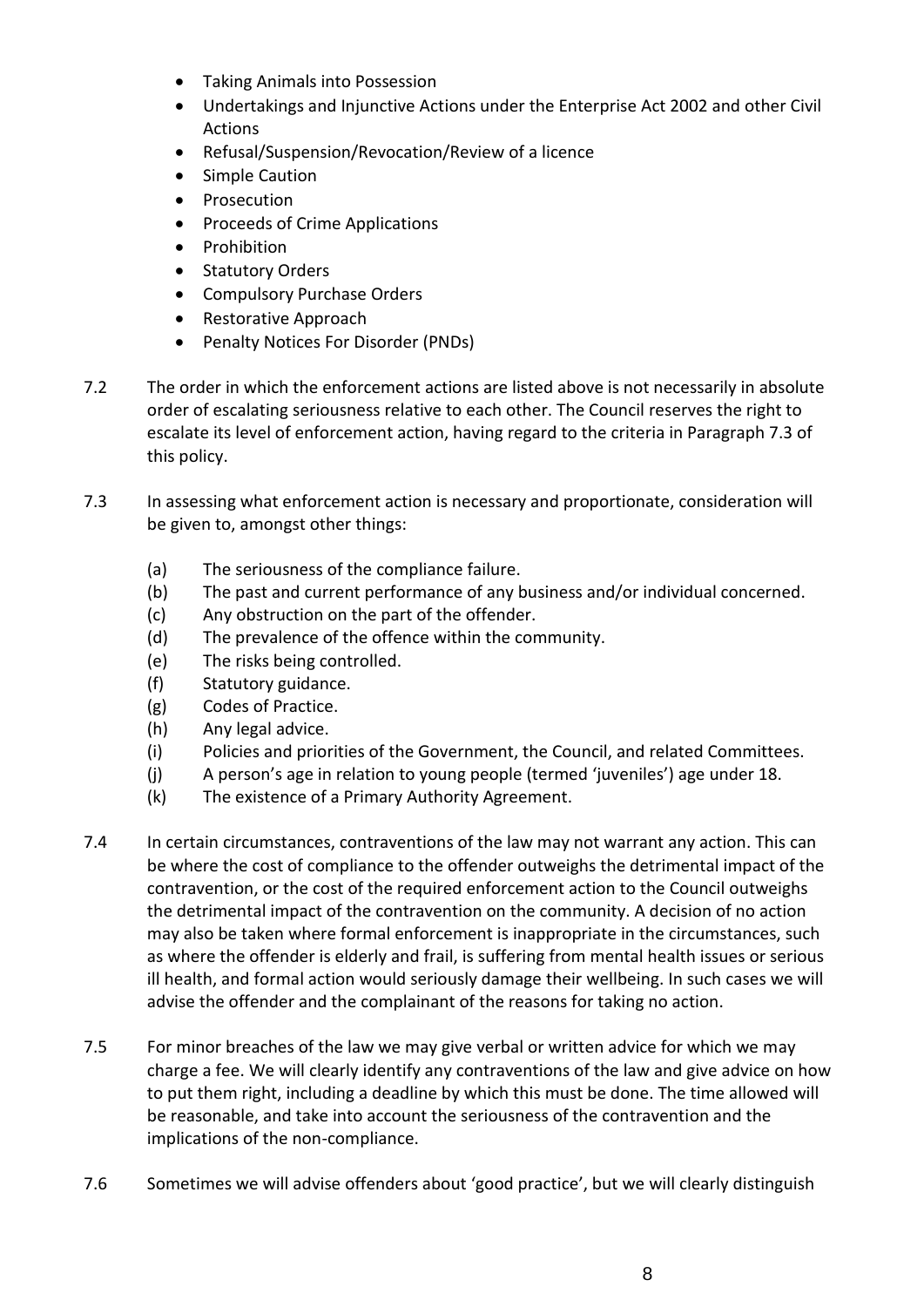between what they must do to comply with the law and what is advice only.

- 7.7 Failure to comply could result in an escalation of enforcement action.
- 7.8 We may request that the alleged offender undertakes training for a fee.
- 7.9 Certain offences where prescribed by legislation are subject to a Fixed Penalty Notice (FPN). They are recognised as a low-level enforcement tool and enable a defendant to avoid prosecution and a criminal record. Where legislation permits an offence to be dealt with by way of a FPN, we may choose to issue a FPN on a first occasion, without any prior warning.
- 7.10 In circumstances where a person or body corporate fails to accept or pay a FPN, then in order to maintain the integrity of these legislative regimes, the Council will consider an escalation of enforcement action. This will include consideration of a prosecution for the original offence under the primary legislation.
- 7.11 Certain offences where prescribed by legislation are subject to a Penalty Charge Notice (PCN). Where legislation permits an offence to be dealt with by way of a PCN without a 'notice of intent' process, we may choose to issue a PCN on a first occasion, without any prior warning.
- 7.12 In circumstances where a person or body corporate fails to accept or pay a PCN, then in order to maintain the integrity of this legislative regime, the Council will consider an escalation of enforcement action. This will include consideration of civil action to recover the debt incurred by the by the Council.
- 7.13 A failure to pay a FPN or PCN may be a material consideration for the purposes of deciding whether a prosecution will be taken or civil debt recovery commenced.
- 7.14 Certain legislation allows notices to be served requiring offenders to take specific actions or cease certain activities, these include (but are not limited too) improvement notices, prohibition orders and notices, suspension notices abatement notices and community protection notices. Notices may require activities to cease immediately or premises to close, where the circumstances relating to food safety, health and safety, housing standards, environmental damage or nuisance demand. In other circumstances, the time allowed to comply will be reasonable, take into account the seriousness of the contravention, the implications of the non-compliance and the appeal period for the particular notice.
- 7.15 All notices issued will include details of any applicable appeals procedures.
- 7.16 Certain types of notice allow works to be carried out in default. This means that if a notice is not complied with [a breach of the notice], the Council may carry out any necessary works to satisfy the requirements of the notice. Where the law allows, the Council may then charge the person/business served with the notice for any cost we incur in carrying out the work.
- 7.17 Where businesses are persistently non-compliant and other approaches to achieving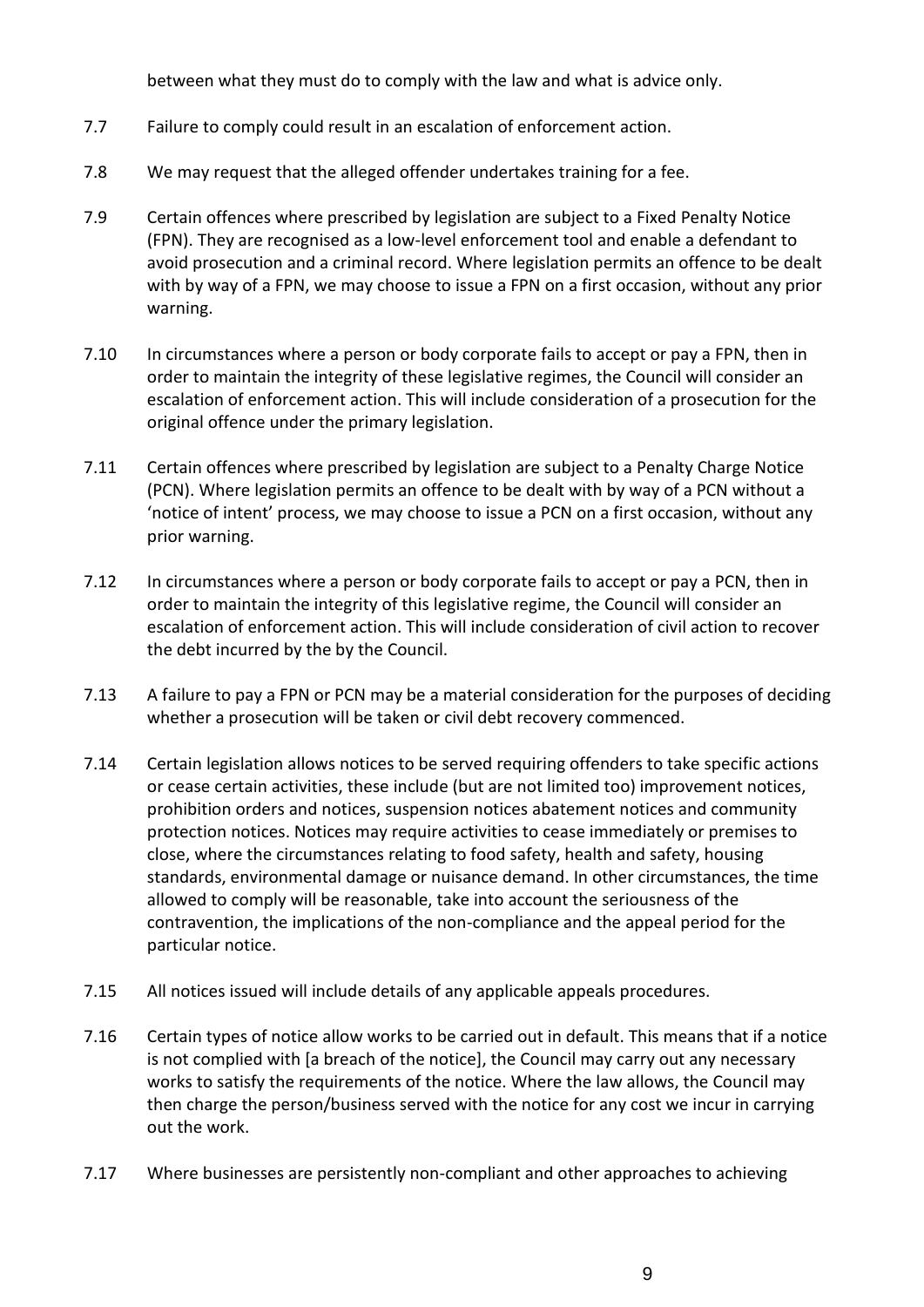compliance has been unsuccessful, compliance support may be offered to the business. This intervention is for businesses that are seriously failing to meet the legal minimum standards. It is hoped that working with the business to identify route cause of repeated non-compliance and any barriers which may exist. The outcome of a compliance support model is an action plan to 'remedy' failings by addressing underlining problems. Action plans are drawn up and agreed with business owners to get buy in and commitment. Failure for businesses to respond positively to the compliance support model will result in formal action being seriously considered. Compliance Support, if successful, will make cost savings compared to proceeding straight to formal action.

- 7.18 Certain legislation enables authorised Enforcement Officers to seize goods, equipment or documents, for example unsafe food, sound equipment that is being used to cause a statutory noise nuisance, unsafe products or any goods that may be required as evidence for possible future court proceedings. When we seize goods, we will give the person from whom the goods are taken an appropriate receipt itemising the goods/equipment that have been seized and advise them of their statutory rights.
- 7.19 Forfeiture proceedings may be used in conjunction with seizure and/or prosecution where there is a need to dispose of goods in order to prevent them re-entering the market place or being used to cause a further problem. In appropriate circumstances, officers will make an application for forfeiture to the Magistrates Court or seek from the defendant a voluntary forfeiture.
- 7.20 Where an offender continually breaks the law by selling tobacco products to young people, we may make a complaint to the Court and apply for a restricted sale order. The effect of such an order is to prohibit a premises or a person from selling tobacco for a period of time up to one year.
- 7.21 We may consider where circumstances permit, taking animals into possession and applying for Orders for re-imbursement of expenses incurred and subsequent disposal.
- 7.22 In certain circumstances, for example, where offenders are repeatedly found guilty of similar offences or where it is considered that this is the most appropriate course of enforcement, Injunctive Actions or, on conviction, Criminal Behaviour Orders may be used to deal with repeat offenders; dangerous circumstances; or consumer/environmental/public health detriment.
- 7.23 Action under the Enterprise Act 2002; proceedings may be brought where an individual or organization has acted in breach of community or domestic legislation with the effect of harming the collective interests of consumers. In most circumstances action will be considered where there have been persistent breaches or where there is significant consumer detriment. Action can range from:
	- (a) Informal undertakings.
	- (b) Formal undertakings.
	- (c) Interim Orders.
	- (d) Court Orders.
	- (e) Contempt Proceedings.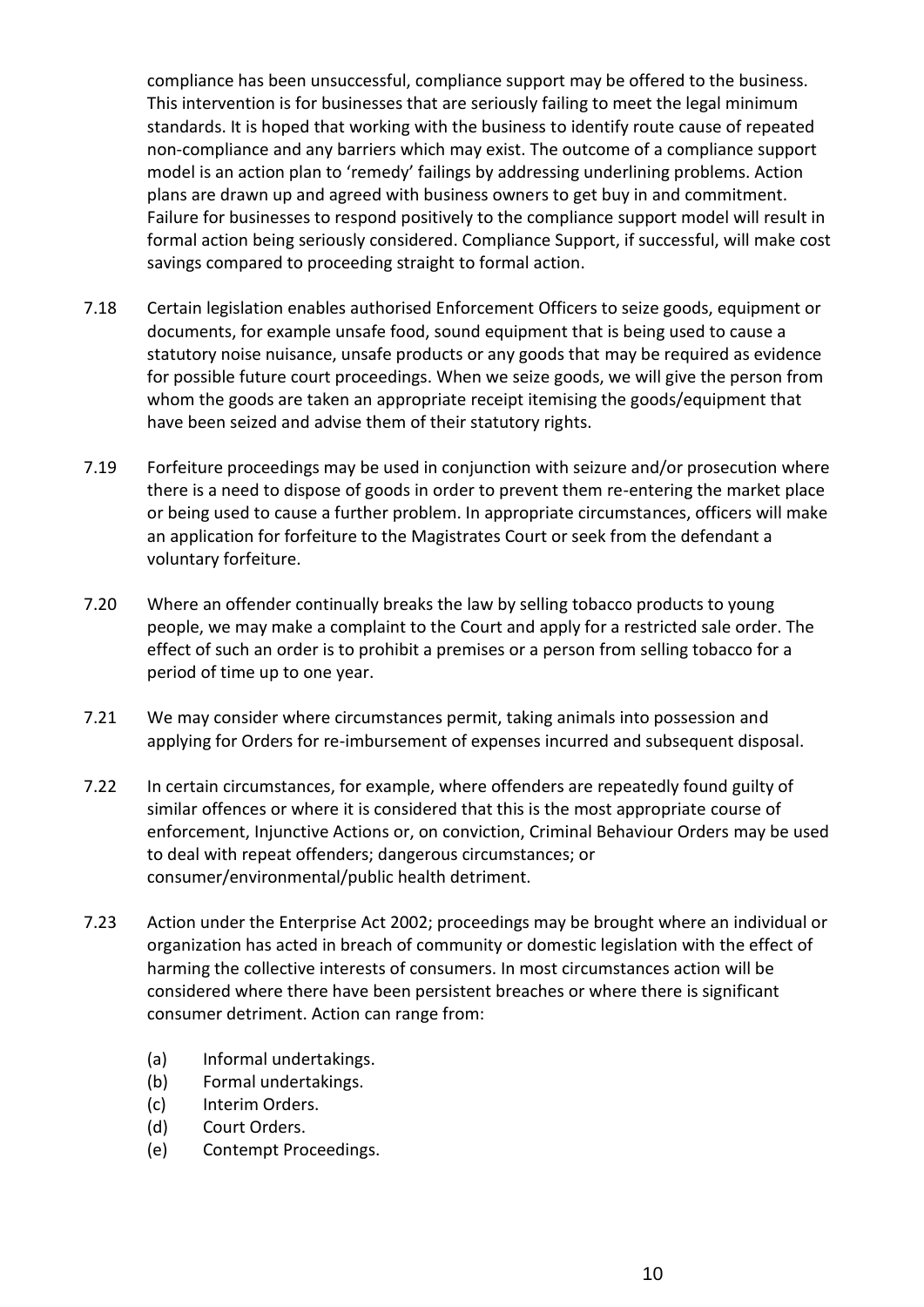- 7.24 Where the non-compliance under investigation amounts to anti-social behaviour such as persistent targeting of an individual or a group of individuals in a particular area then a Community Protection Notice or Public Space Protection Order will be sought to stop the activity.
- 7.25 Where there is a requirement for a business activity to be licensed by the local authority, the licence may be granted unless representations or objections are received against the application. In certain cases the Licensing Committee can decide to grant, grant with conditions, or refuse the licence application. Existing licences may be revoked, reviewed or varied. Certain licensing processes are determined by legislation or by a specific policy recommended by statutory guidance.
- 7.26 In appropriate circumstances, where a prosecution would otherwise be justified, a Simple Caution may be administered with the consent of the offender.
- 7.27 A Simple Caution is an admission of guilt, but is not a form of sentence, nor is it a criminal conviction.
- 7.28 For a Simple Caution to be issued a number of criteria must be satisfied:
	- (a) Sufficient evidence must be available to prove that the offence has been committed.
	- (b) The offender must admit the offence.
	- (c) It must be in the public interest to use a Simple Caution.
	- (d) The offender must be 18 years or over.

For details on the Home Office guidance (Circular 16/2008) Cautioning of Offenders visit: <http://www.homeoffice.gov.uk/>

- 7.29 We will also take into account whether the offender has received a simple caution within the last 2 years when determining whether a simple caution is appropriate for any subsequent offending.
- 7.30 If during the time the Simple Caution is in force the offender pleads guilty to, or is found guilty of, committing another offence anywhere in England and Wales, the Caution may be cited in court, and this may influence the severity of the sentence that the court imposes.
- 7.31 The refusal of an offender to be cautioned does not preclude the matter being passed for prosecution. In fact, any such failure will be a material consideration when deciding whether the offender should then be prosecuted for that offence.
- 7.32 A prosecution will normally be considered where none of the other forms of enforcement action are considered appropriate and the individual or organisation meets one or more of the following criteria:
	- Deliberately, recklessly, negligently or persistently breached legal obligations, which were likely to cause material loss or harm to others
	- Deliberately or persistently ignored written warnings or other notices
	- Endangered, or likely to endanger to a serious degree, the health, safety or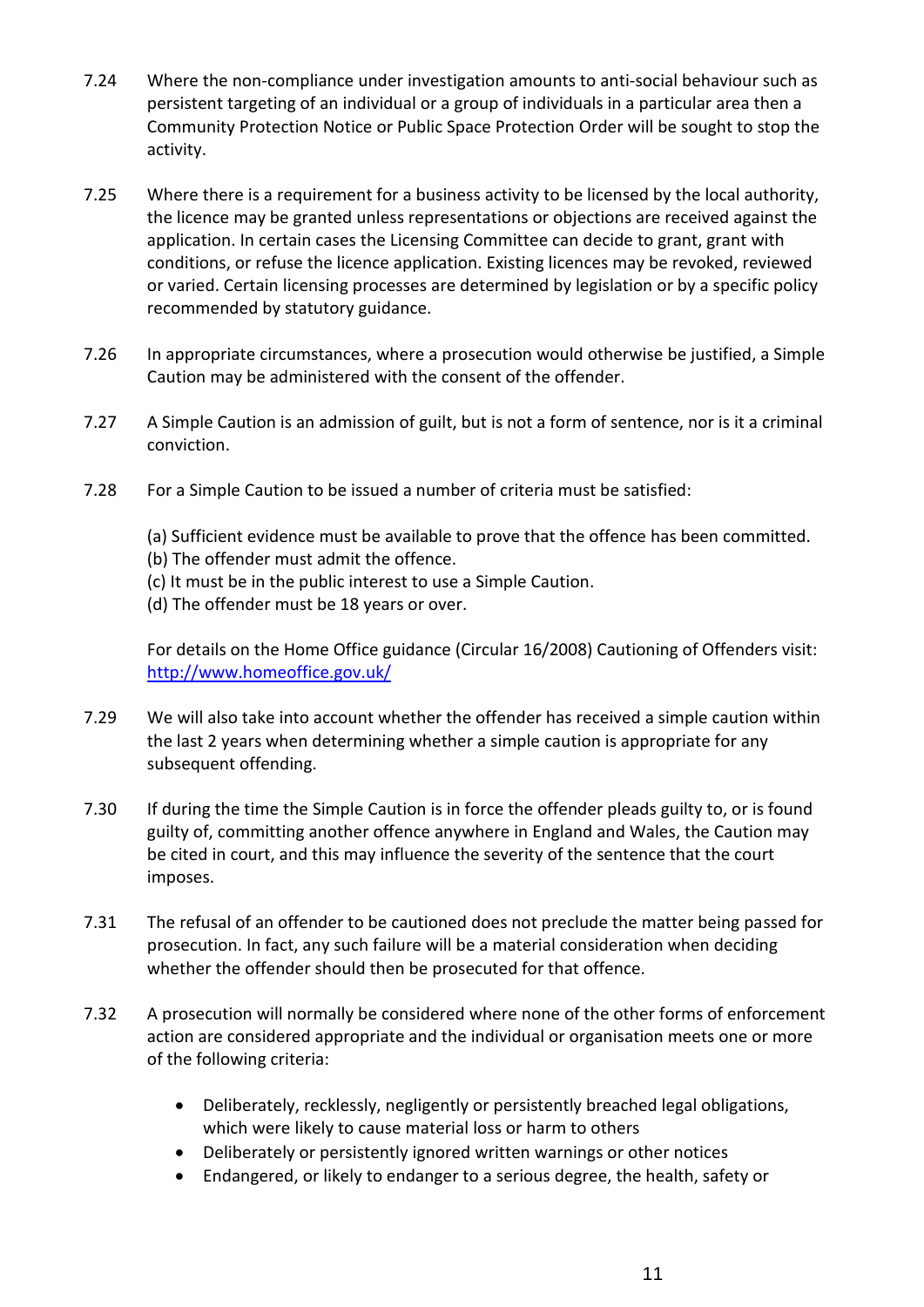wellbeing of people, animals or the environment

- An attempt to make financial gain at the expense of others
- Assaulted or obstructed an Officer in the course of his/her duties
- 7.33 When deciding whether to prosecute the Council applies The Code for Crown Prosecutors as issued by the Director of Public Prosecutions.
- 7.34 The Code for Crown Prosecutors is a public document that sets out the general principles to follow when decisions are made in respect of prosecuting cases.
- 7.35 The Code for Crown Prosecutors has two tests:
	- Is there sufficient evidence to provide a realistic prospect of conviction? When deciding whether there is enough evidence to prosecute, the Council must consider what evidence can be used in court and whether it is reliable and admissible. The Council must be satisfied there is enough evidence to provide a "realistic prospect of conviction" against each defendant.
	- Is it in the public interest for the Council to bring the case to court? A prosecution will usually take place unless the public interest factors against prosecution clearly outweigh those in favour of prosecution.

For a copy of the Code for Crown Prosecutors visit: [http://www.cps.gov.uk/publications/code\\_for\\_crown\\_prosecutors/index.html](http://www.cps.gov.uk/publications/code_for_crown_prosecutors/index.html)

- 7.36 The Council either through its own Enforcement Officers or in cooperation with the Police or other Local Authority may make application under the Proceeds of Crime Act 2002 to restrain and/or confiscate the assets of an offender. The purpose of any such proceedings is to recover the financial benefit that the offender has obtained from his criminal conduct. Proceedings are conducted according to the civil standard of proof.
- 7.37 Deferred Prosecution Agreements (DPA's) have been introduced under the Crime and Courts Act 2013, adding an important new enforcement tool for certain prosecutors in tackling serious economic crime. Under a DPA, a prosecutor charges a company with a criminal offence but proceedings are automatically suspended. The DPA may impose a number of requirements, including paying a financial penalty or agreeing to a compliance programme. At present only the Director of Public Prosecutions and the Director of the Serious Fraud Office can use DPAs, not local authorities. However when proceedings are suspended under a DPA, no other person may prosecute the defendant for the alleged offence.
- 7.38 Prohibition will be used where there are valid grounds (e.g. there is an imminent risk of injury to health or a risk of serious personal injury) and where the situation cannot be allowed to continue because of the risks involved. Such action is usually associated with food and health and safety enforcement, but there will be other occasions, for example prohibiting the sale of unsafe goods, or prohibiting the whole of or part of a dwelling under housing legislation. Where appropriate, and in accordance with relevant guidance and legislation, these may be voluntary.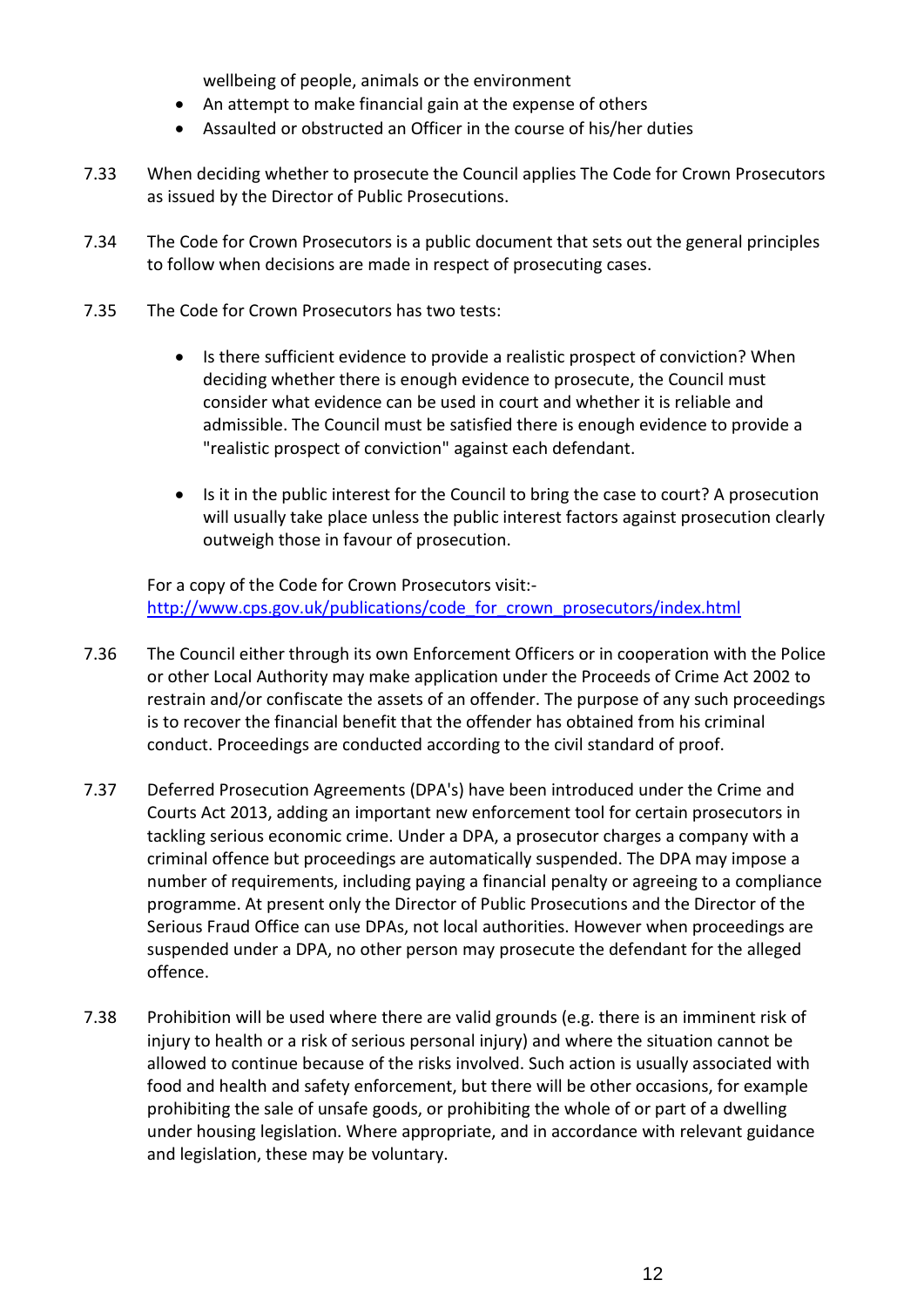- 7.39 A range of Statutory Orders are available, for example under the Housing Act 2004 and Food Safety Act 1990 and associated Regulations. In addition to Prohibition Orders the Council may make an Interim or Final Management Order on a licensable house in multiple-occupation which allows it to take over the running of the property. Officers can take emergency remedial action to remove a Category 1 hazard where there is an imminent risk of serious harm to the health or safety of the occupiers.
- 7.40 The Council may compulsorily purchase property under the Housing Act 1985, the Town and Country Planning Act 1990 and the Acquisition of Land Act 1981. The use of such powers will be on a case by case basis. The consent of the Secretary of State is required and compensation provisions apply.
- 7.41 A restorative approach can be used where the 'victim' and the 'offender' agree to meet. The purpose of this meeting is to provide the opportunity for the offender to acknowledge and accept responsibility for the harm caused and for the victim to have their say on the harm caused. If appropriate and required, suitable restorative actions and/or compensation may be agreed and the process may influence future behaviour and compliance.
- 7.42 Officers will consider if a Restorative Approach is appropriate and will listen to requests from both victims and offenders for such an approach to be adopted. Where a victim and offender are in agreement the Council, sometimes together with other enforcement partners, will consider facilitating a Restorative Approach to assist in the reduction of harm and/or the resolution of conflict. A Restorative Approach may be utilised separately or in conjunction with other enforcement approaches.
- 7.43 Penalty Notices for Disorder (PND) are prescribed by certain legislation, as a method of enforcement by which the offender pays an amount of money to the enforcer in recognition of the breach. Failure to pay the PND will result in the offender being pursued in the County Court for non-payment of the debt. A PND does not create a criminal record and we may choose to issue a PND without first issuing a warning.
- 7.44 In cases where emergency prohibition procedures have been taken and where public health and safety has been put at risk, consideration will be given to issuing a press release as a deterrent message that the service will not tolerate conditions which present an imminent risk to public health.

#### **8 DECISIONS ON ENFORCEMENT ACTION**

- 8.1 Decisions about the most appropriate enforcement action to be taken are based upon those matters set out in Section 7 above.
- 8.2 Where appropriate, decisions about what enforcement action to take may involve consultation between:
	- (a) Investigating Officer(s).
	- (b) Senior managers from the Council.
	- (c) The Council's legal advisors.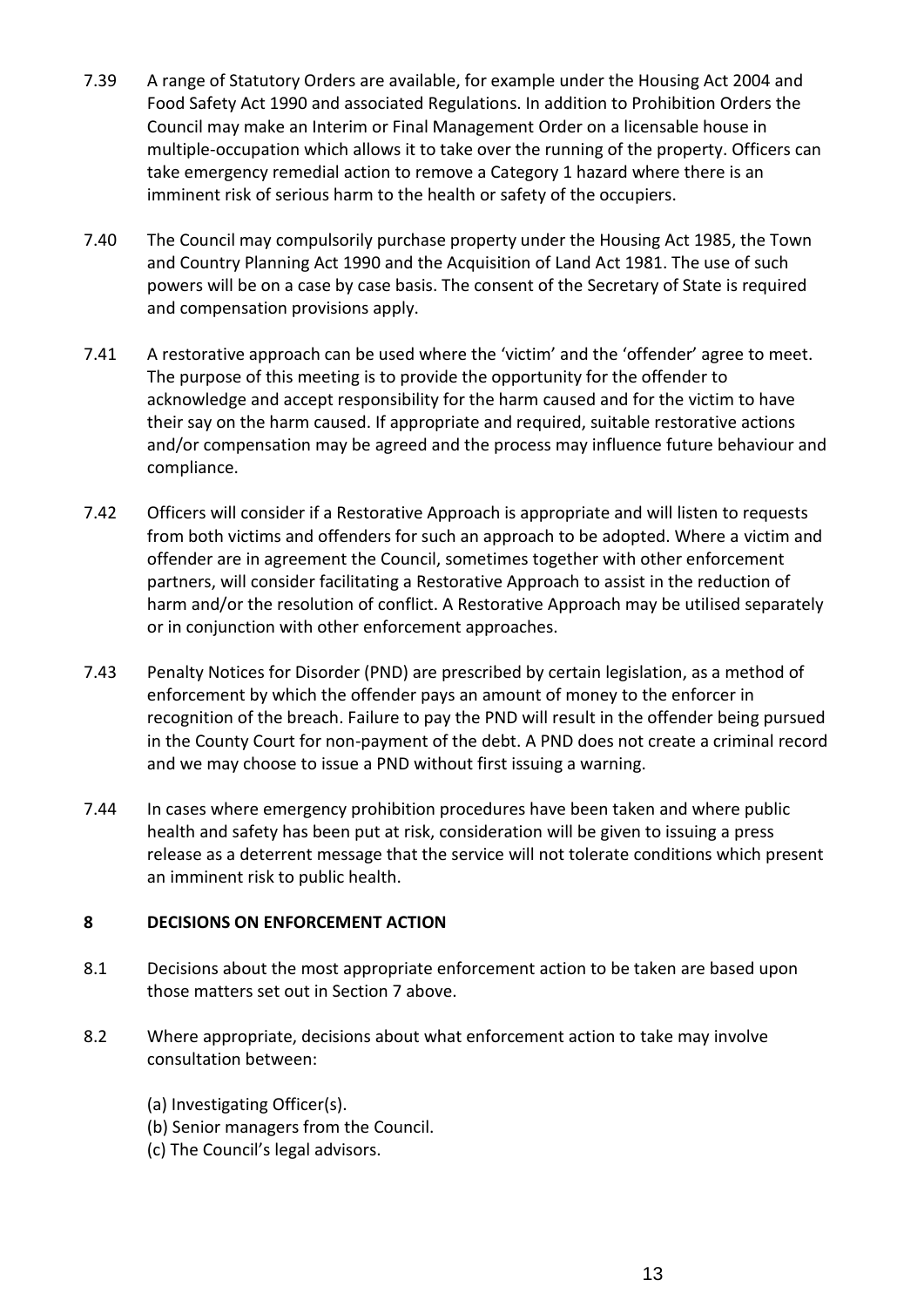8.3 The decision to prosecute a case will be taken by those with authority to do so in accordance with Derby City Council's Scheme of Delegation as contained the Council's Constitution.

#### **9 PRIMARY AUTHORITY PARTNERSHIP SCHEME AND ITS ENFORCEMENT PROVISIONS**

9.1 When a decision has been made to take enforcement action against a business and:

(1) That business has a registered Primary Authority Partnership under The RES Act; and

(2) The enforcement action we propose to take is covered by the definition of enforcement action for the purposes of Part 2 of The RES Act.

We will, where required to do so by that Act, comply with the agreement provisions for enforcement and notify your Primary Authority of the action we propose to take.

9.2 A Primary Authority has the right to object to our proposed action and in such circumstances either they or we may refer the matter to RD.

#### **10 LIAISON WITH OTHER REGULATORY BODIES AND ENFORCEMENT AGENCIES**

- 10.1 In addition to the duties imposed upon us by The RES Act in respect of cooperating and working with Primary Authorities and the RD; we will, where appropriate, cooperate and coordinate with any relevant regulatory body and/or enforcement agency to maximise the effectiveness of any enforcement.
- 10.2 Where an enforcement matter affects a wide geographical area beyond the Council boundaries, or involves enforcement by one or more other local authorities or organisations; where appropriate all relevant authorities and organisations will be informed of the matter as soon as possible and all enforcement activity coordinated with them.
- 10.3 The Council will share intelligence relating to wider regulatory matters with other regulatory bodies and enforcement agencies, including:
	- (a) Government Agencies.
	- (b) Police Forces.
	- (c) Fire Authorities.
	- (d) Statutory undertakers.
	- (e) Other Local Authorities.

#### **11 CONSIDERING THE VIEWS OF THOSE AFFECTED BY OFFENCES**

11.1 The Council undertakes enforcement on behalf of the public at large and not just in the interests of any particular individual or group. However, when considering the public interest test, the consequences for those affected by the offence, and any views expressed by those affected will, where appropriate, be taken into account when making enforcement decisions.